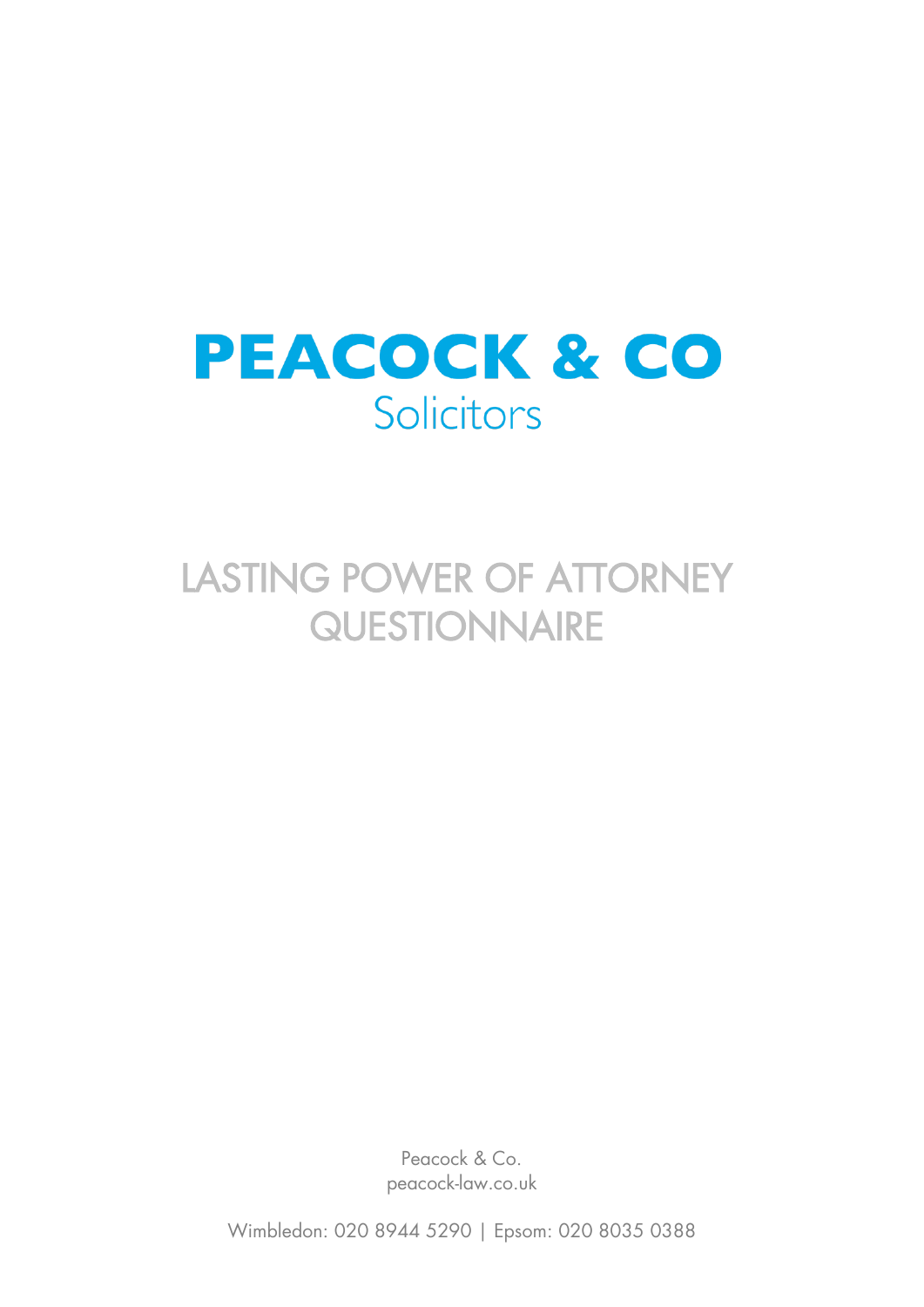| PERSONAL DETAILS                                  |            |           |
|---------------------------------------------------|------------|-----------|
| Full name (including title):                      |            |           |
| Are you known by any other names?                 |            |           |
| Address:                                          |            |           |
|                                                   |            |           |
| Date of birth:                                    |            |           |
| Home telephone:                                   |            |           |
| Mobile number:                                    |            |           |
| Email address:                                    |            |           |
| Marital status:                                   |            |           |
| Have you ever made an Enduring Power of Attorney? | <b>YES</b> | <b>NO</b> |
| Do you have a Will?                               | <b>YES</b> | <b>NO</b> |
| <b>TYPE OF LASTING POWER OF ATTORNEY</b>          |            |           |
| Tick the type of LPA you wish to make:            |            |           |
| Property & Affairs Lasting Power of Attorney      | <b>YES</b> | <b>NO</b> |
| Health & Welfare Lasting Power of Attorney        | <b>YES</b> | <b>NO</b> |
| <b>CHOICE OF ATTORNEY</b>                         |            |           |

Your attorney must be over 18 years of age and must not be bankrupt. You should choose someone you trust and have a good relationship with. If more than one attorney, they should be able to get on with each other well.

## **ATTORNEY 1**

Name (including title and middle name):

Address: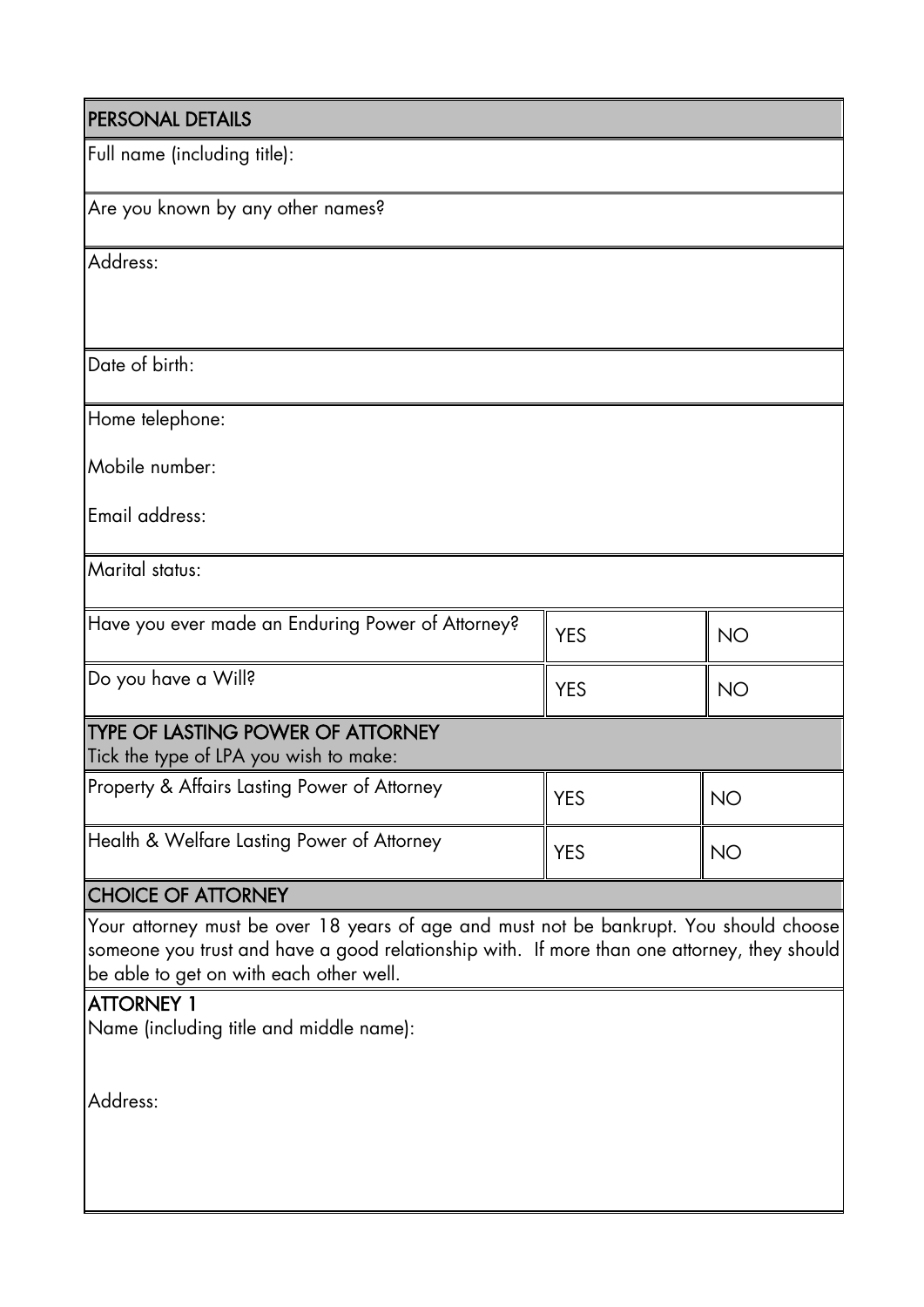Date of birth:

Telephone number:

Email address:

Relationship to you:

Occupation:

## ATTORNEY 2

Name (including title and middle name):

Address:

Date of birth<sup>.</sup>

Telephone number:

Email address:

Relationship to you:

Occupation:

## HOW DO YOU WANT THEM TO OPERATE IN THEIR ROLE AS ATTORNEY?

If you have more than one attorney, they can act jointly (never alone) or jointly and severally so that they can sometimes sign together and sometimes separately. It is more flexible to appoint your attorneys jointly and severally – it works well when the attorneys do not live near to each other, or if one were to retire or die, then the other attorney could still act. If you appoint your spouse or civil partner, dissolution of your marriage or civil partnership will end the appointment of your spouse/civil partner, unless you have indicated otherwise.

| Jointly               | <b>YES</b>  |  |
|-----------------------|-------------|--|
| Jointly and severally | <b>IYES</b> |  |

#### REPLACEMENT ATTORNEYS

You can appoint a replacement attorney to act in place of an original appointed attorney, where they are unable to act. Use a separate page for any more than two replacement attorneys.

## REPLACEMENT ATTORNEY 1

Name (including title and middle name):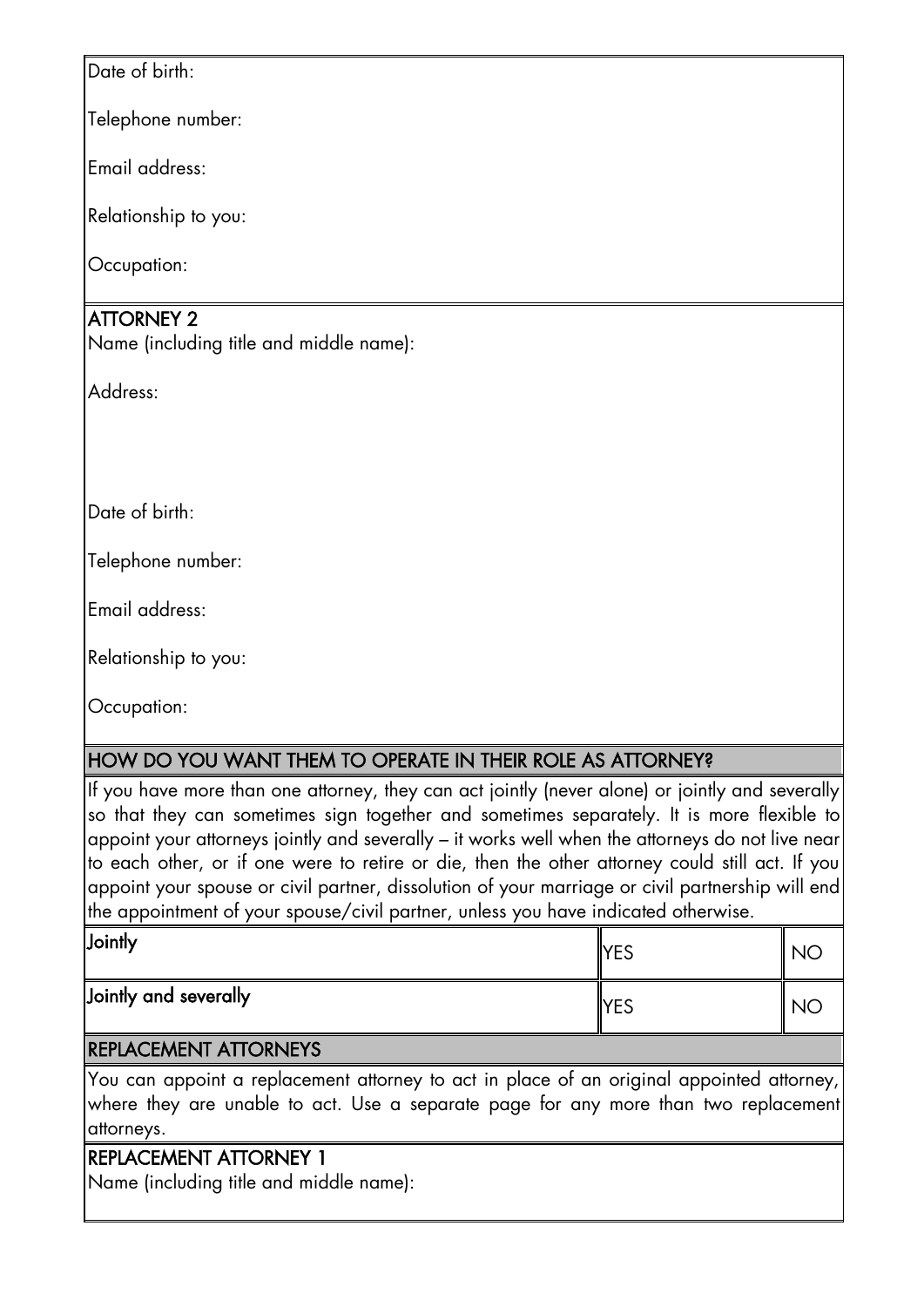Address:

Date of birth:

Telephone number:

Email address:

Relationship to you:

Occupation:

# REPLACEMENT ATTORNEY 2

Name (including title and middle name):

Address:

Date of birth:

Telephone number:

Email address:

Relationship to you:

Occupation:

## CERTIFICATE PROVIDER

A Certificate Provider is someone who has discussed the LPA with you and sign to confirm that you have the capacity to sign your LPA. We can usually act as your Certificate Provider. Alternatively, it can be someone who has known you as a good friend for more than two years. We will discuss this when we meet.

# RESTRICTIONS HOW YOUR ATTORNEYS ACT

Without any restrictions your attorney will be able to make decisions that you are able to make over your property and finances; if you are making a property and affairs power, or over all your health and welfare decisions, if you are making a health and welfare power. This is the most flexible. If you would like to include restrictions, please discuss this further with us.

## GUIDANCE FOR YOUR ATTORNEY

You may include discretionary guidance for your attorneys to assist them with making decisions on your behalf. This can include the following:

The people you would like your attorney to consult when making decisions